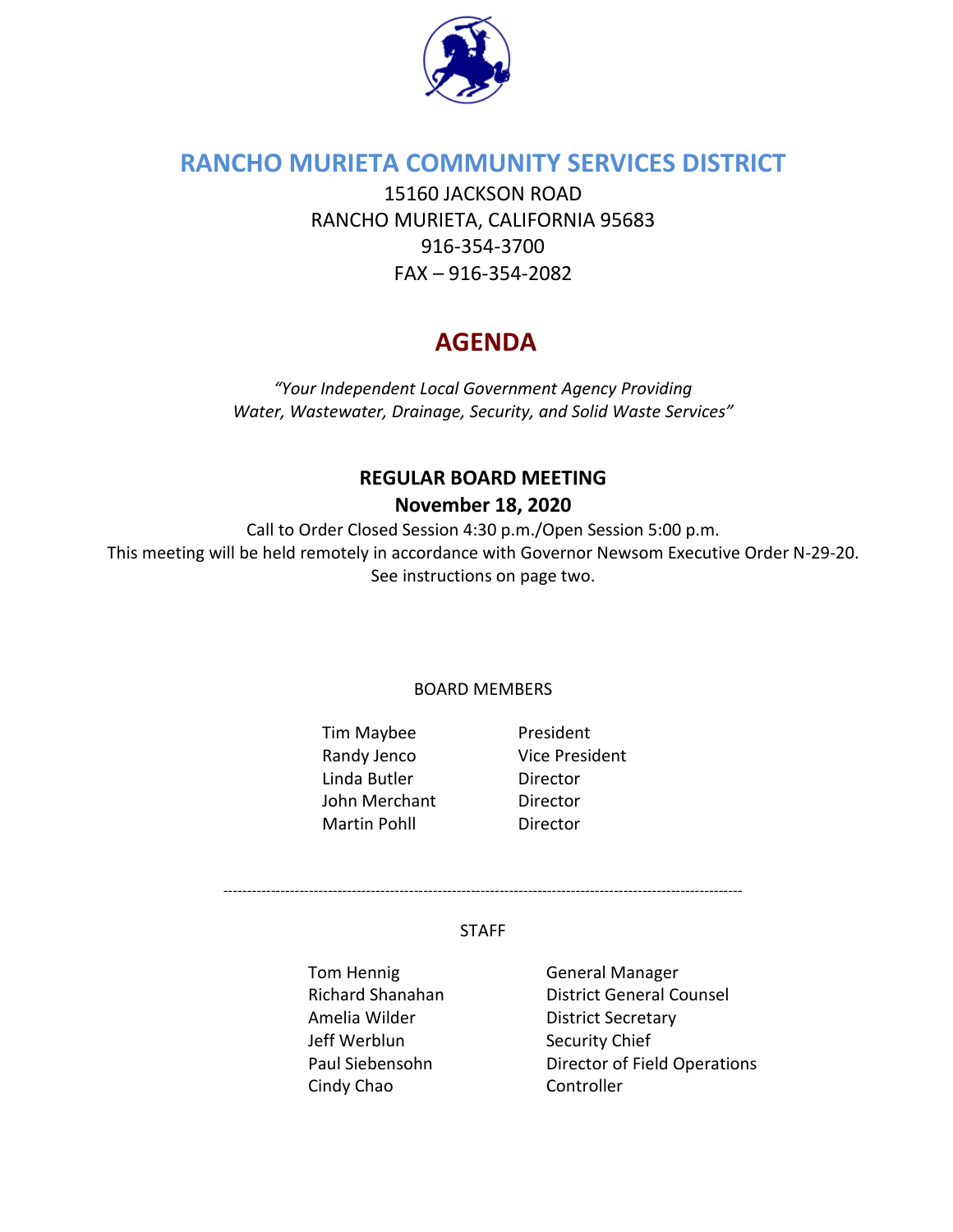## **RANCHO MURIETA COMMUNITY SERVICES DISTRICT**

November 18, 2020 REGULAR BOARD MEETING Call to Order Closed Session 4:30 p.m./Open Session 5:00 p.m.

**This meeting will be held via ZOOM** video conference only pursuant to Governor Newsom Executive Order N-29-20. You can join the conference by (1) logging on to https://us02web.zoom.us/j/88456782221, entering Meeting ID no. 884 5678 2221, and using the audio on your computer, or (2) dialing into 1-669- 900-9128 and entering the meeting code 884 5678 2221. Those wishing to join with audio only can simply call the telephone number above and enter the code. Participants wishing to join the call anonymously have the option of dialing \*67 from their phone. *PLEASE NOTE – MOBILE DEVICE USERS MAY NEED TO INSTALL AN APP PRIOR TO USE AND MAC AND PC DESKTOP AND LAPTOP USES WILL REQUIRE YOU TO RUN A ZOOM INSTALLER APPLICATION – PLEASE FOLLOW DIRECTIONS AS PROVIDED BY ZOOM. IT IS RECOMMENDED YOU ATTEMPT TO LOGIN AT LEAST 5 MINUTES BEFORE THE START OF THE MEETING.*

## **AGENDA**

ESTIMATED RUNNING TIME 5:00

**1. CALL TO ORDER** - Determination of Quorum –President Maybee **(Roll Call)**

### **2. CONSIDER ADOPTION OF AGENDA** (Motion)

*The Board will discuss items on this agenda, and may take action on those items, including informational items and continued items. No action or discussion will be undertaken on any item not appearing on the agenda, except that (1) directors or staff may briefly respond to statements made or questions posed during public comments on non-agenda items, (2) directors or staff may ask a question for clarification, make a brief announcement, or make a brief report on his or her own activities, (3) a director may request staff to report back to the Board at a subsequent meeting concerning any matter or request staff to place a matter on a future Board meeting agenda, and (4) the Board may add an item to the agenda by a two-thirds vote determining that there is a need to take immediate action and that the need for action came to the District's attention after posting the agenda.*

*The running times listed on this agenda are only estimates and may be discussed earlier or later than shown. At the discretion of the Board, an item may be moved on the agenda and or taken out of order. TIMED ITEMS as specifically noted, such as Hearings or Formal Presentations of communitywide interest, will not be taken up earlier than listed.*

## **3. CLOSED SESSION**

*Closed session conference with District General Manager as designated labor negotiator regarding International Union of Operating Engineers Union Local No. 3, AFL-CIO.*

## **4. OPEN SESSION/REPORT ACTION FROM CLOSED SESSION**

**5. CONSENT CALENDAR** (Motion) **(Roll Call Vote)** *(5 min.) All items in Agenda Item 5 will be approved as one item if they are not excluded from the motion adopting the consent calendar*.

- **A.** Approval of Board Meeting and Committee Meeting Minutes
	- *1. October 21, 2020 Regular Board Meeting Minutes*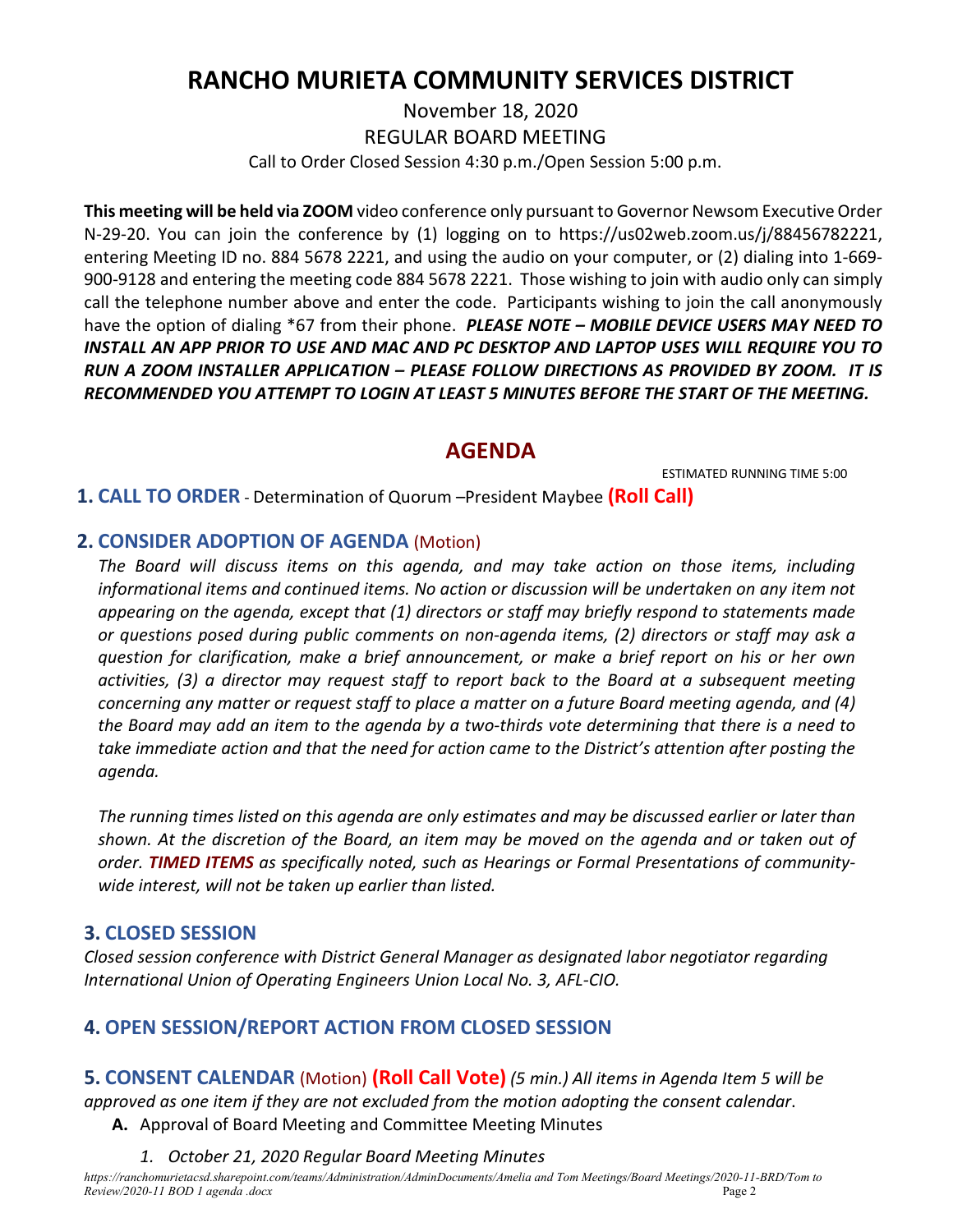- *2. November 3, 2020 Finance Committee Meeting Minutes*
- *3. November 3, 2020 Improvements Committee Meeting Minutes*
- *4. November 5, 2020 Communications and Technology Committee Meeting Minutes*
- *5. November 5, 2020 Security Committee Meeting Minutes*
- **B.** Approval of Bills Paid Listing

#### **6. STAFF REPORTS** (Receive and File)

- **A.** General Manager's Report
- **B.** Administration/Financial Report
- **C.** Security Report
- **D.** Utilities Report

#### **7. REVIEW DISTRICT MEETING DATES/TIMES FOR DECEMBER 2020**

- **A.** Personnel December 1, 2020 at 7:30 a.m.
- **B.** Improvements December 1, 2020 at 8:00 a.m.
- **C.** Finance December 1, 2020 at 10:00 a.m.
- **D.** Communications December 3, 2020 at 8:30 a.m.
- **E.** Security December 3, 2020 at 10:00 a.m.
- **F.** Regular Board Meeting December 16, 2020 Open Session at 5:00 p.m.

#### **8. CORRESPONDENCE**

**A.** Email from Richard Gehrs September 24, 2020

#### **9. COMMENTS FROM THE PUBLIC**

*Members of the public may comment on any item of interest within the subject matter jurisdiction of the District and any item specifically agendized. Members of the public wishing to address a specific agendized item are encouraged to offer their public comment during consideration of that item. With certain exceptions, the Board may not discuss or take action on items that are not on the agenda.* 

*If you wish to address the Board at this time or at the time of an agendized item, as a courtesy, please state your name and address. Speakers presenting individual opinions shall have 3 minutes to speak. Speakers presenting opinions of groups or organizations shall have 5 minutes per group.*

## **10. ADOPTION OF POLICY P2020-01, SURVEILLENCE CAMERA POLICY** *(Discussion/Action) (Motion) (Roll Call Vote)*

## **11. ADOPTION OF POLICY P2020-02, DISCONNECTION OF RESIDENTIAL WATER SERVICE FOR NONPAYMENT** *(Discussion/Action) (Motion) (Roll Call Vote)*